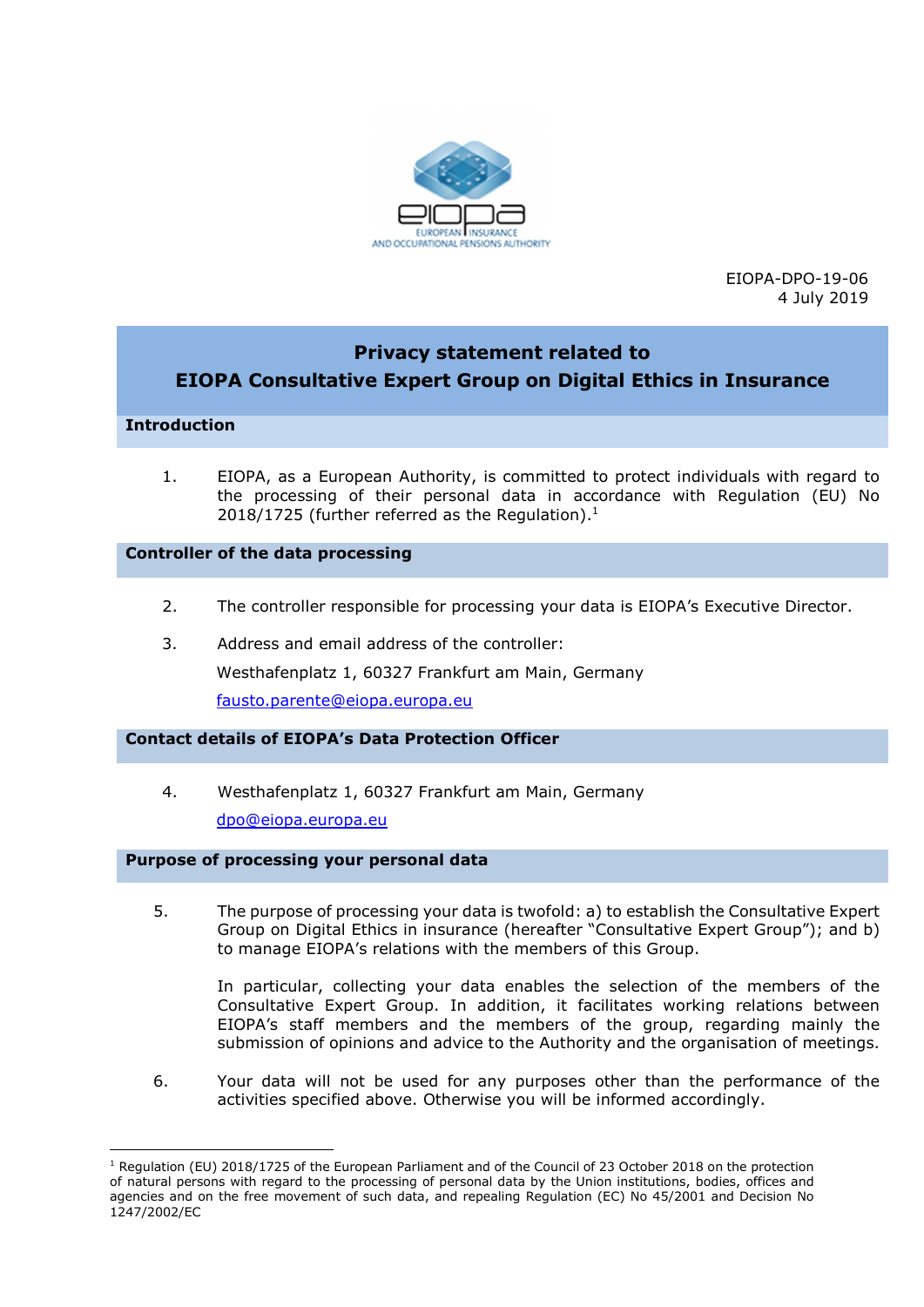### Legal basis of the processing and/or contractual or other obligation imposing it

7. Article 9(1) of the Regulation (EU) No 1094/2010 establishes that the EIOPA "shall take a leading role in promoting transparency, simplicity and fairness in the market for consumer financial products or services across the internal market".

#### Personal data collected

- 8. The personal data collected mainly include:
	- your personal details (name, address, etc.), in order to facilitate contacts with you;
		- the information provided in your CV and motivation letter (such as your education and employment details, and possibly trade union memberships), in view of the composition of theConsultative Expert Group;

#### Recipients of your personal data

9. Personal data collected is disclosed to designated EIOPA staff members responsible for the organisaiton of the work of the Consultative Expert Group and to its Members. In addition your name may be published in the minutes of the meetings, opinions or advice provided to the Auhtority.

#### Transfer of personal data to a third country or international organisation

10. Your personal data will not be transferred to a third country.

#### Retention period

- 11. The following retention periods shall apply to the personal data collected :
	- For the Consultative Expert Group appointed members who are granted reimbursement: five years after the expiry of their mandate;
	- For the Consultative Expert Group appointed members who are not granted reimbursement: two and a half years after the expiry of their mandate;
	- For the candidates for the position of member of the Consultative Expert Group who are inserted in the reserve list: until a new Call for Expressions of Interest is published. If such a candidate is then appointed member of the Consultative Expert Group, his/her data will be further retained for one of the above mentioned retention periods, depending on his/her right to reimbursement;
	- For applicants who have been neither appointed nor retained on the reserve list: 1 year following the conclusion of the selection procedure;
	- In case of a legal challenge, the above dates shall be extended to two years following the completion of all relevant proceedings.

#### Profiling

12. No decision is taken by EIOPA in the context of this processing operation solely on the basis of an automated processing of personal data.